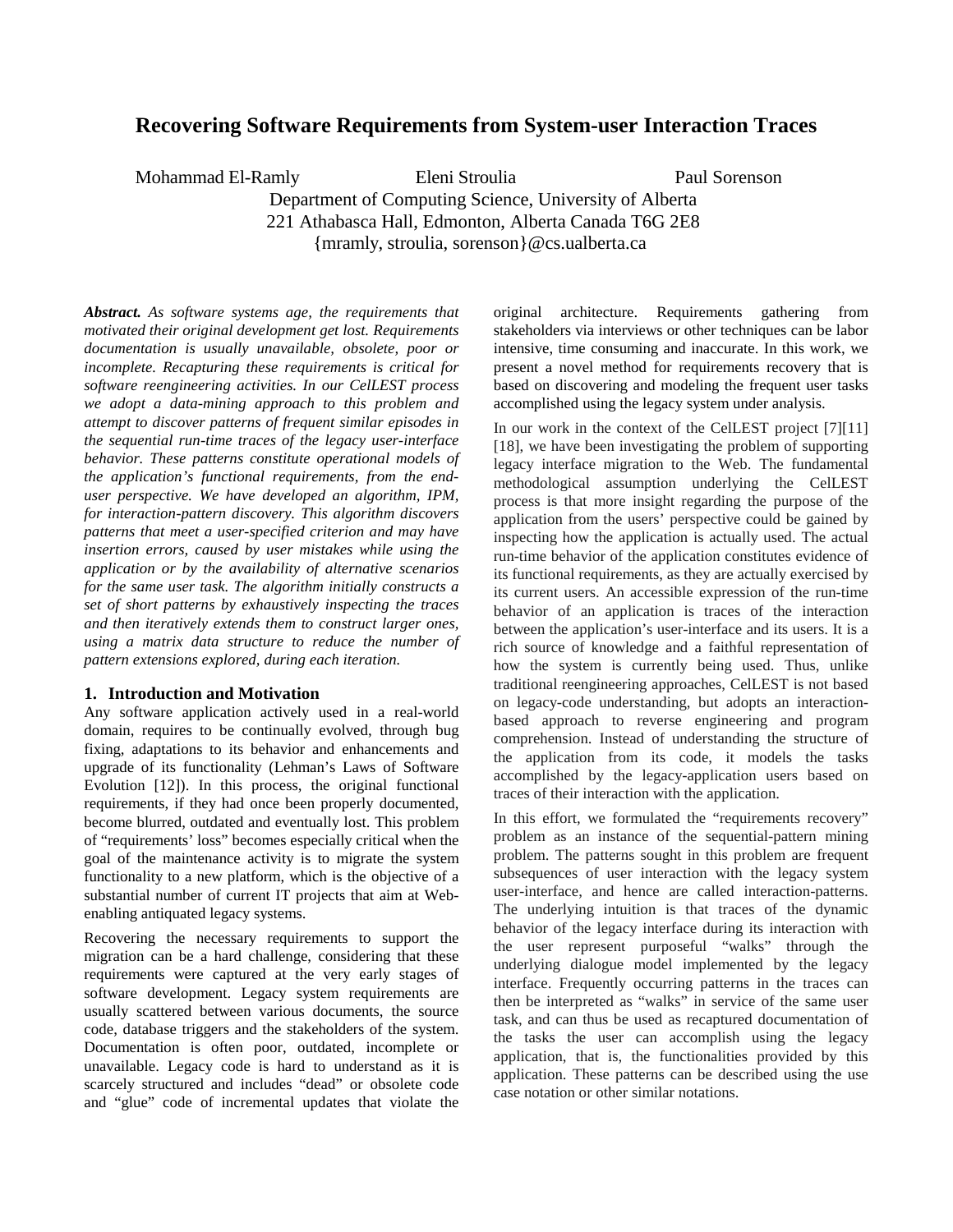The rest of the paper is organized as follows: Section 2 presents the related work in the area of requirements recovery. Section 3 discusses the overall CelLEST project and gives the context and the background of the "requirements-recovery as interaction-pattern mining" problem. Section 4 presents the necessary terminology and formally defines the problem. Section 5 presents our algorithm for interaction-pattern mining. Section 6 is a case study and evaluation of the algorithm. Finally, Section 7 summarizes our work to date, and concludes with the lessons we have learned and some pointers to future work.

# **2. Related Requirements Recovery Work**

Requirements recovery research is still fairly scarce. Previous work in this area had explored a variety of methods that assume different input information and recover various different types of requirements.

In the REVERE project [16] natural language processing (NLP) methods were employed to recover software requirements from the available *documentation*, such as requirements specifications, operating manuals, user interview transcripts and data models. The method suffers from the well-known shortcomings of NLP and needs to be adapted (trained) to the various documentation styles, structures and notations, but provides rapid analysis for voluminous documentation.

Cohen [4] used Inductive Logic Programming (ILP) to discover specifications from C *code*. These specifications are in Datalog (Prolog with no function symbols). The software discovered two thirds of the specifications with about 60% accuracy, in a program containing over one million lines of source code. This is provided that training data is sufficient, otherwise results will contain numerous inconsistent specifications.

The AMBOLS project [13] aimed to recover requirements by employing semiotic methods and intensive interviews with the *stakeholders* to analyze and model the system behavior from various viewpoints.

In [17], *data* reverse engineering was proposed as a means for business rules recovery from legacy information systems. Particularly, an approach for extracting constrainttype business rules from database applications was outlined, but without an implementation or experimental evaluation.

Di Lucca *et al* [6] presented a method for recovering a use case model from *threads of execution* of object-oriented (OO) code. A thread is a sequence of method executions linked by messages exchanged between objects. Threads are triggered by input events and terminated by output events. However, most legacy systems were developed before the emergence of OO concepts and languages, and thus cannot be analyzed this way.

The work presented above represent different directions in exploring and tackling the requirements recovery problem. Researchers explored different available inputs, e.g.

existing documentation, people, code, data, and threads of OO program runs. To our knowledge, none of the methods presented was tested on large scale to claim that it is generally applicable or well established. It is possible to use different available inputs and methods to gather bits and pieces of legacy system requirements, cross verify them and then integrate them together to form the recovered system requirements as accurate and complete as possible.

In the CelLEST project we employ another yet unexplored, easy-to-collect input to recover the necessary requirements needed to support the CelLEST method for legacy interface migration to the Web.

# **3. Interface Migration in CelLEST**

The CelLEST method consists of two phases. In its reverse engineering phase, the *LEgacy Navigation Domain Identifier* (LeNDI) prototype [7][18] is used to produce a state-transition model of the legacy interface behavior using traces of its current use. A trace is a sequence of screen snapshots interleaved with the user actions performed in response to receiving the snapshots on the user's terminal. Each state of the model corresponds to a distinct screen. Screen snapshots are classified into the distinct interface screens by a classifier induced after clustering the trace snapshots according to their visual similarity. Each transition in the model corresponds to a possible user action, that is, a sequence of cursor movements and keystrokes on a particular screen that causes the transition of the interface from the current screen to a new one.

Figure 1.a shows 20 consecutive screen snapshots from an example trace of interaction with the Library Of Congress Information System (LOCIS) through its IBM 3270 public connection (IP: 140.147.254.3). The trace was recorded while a user repeatedly retrieved detailed information about pieces of federal legislation. The keystrokes that occurred on each snapshot are shown as labels on the arrows. The solid-line snapshots constitute a complete instance of the information retrieval task. The user started by making the necessary menu selections to open the relevant library catalog. Then, he issued a *browse* (*b*) command with some keyword(s) to browse the relevant part of the library catalog file. Then, he issued a *retrieve* (*r*) command to retrieve a subset of the catalog items. Then, he displayed brief information about the items in this set using *display* (*d*) command. Finally, he selected an item using the *display item* (*d item*) command to see its full or partial information, e.g. the full legislation, its abstract, its sponsors list, etc.

LeNDI built the state-transition model corresponding to the input trace. Figure 1.b shows the part of the model relevant to the trace segment in Figure 1.a. The top left corner of each screen shows its ID, as assigned by LeNDI. The labels on the edges are models of the user actions that enable the transition of the interface from a screen to another.

After an expert user has reviewed and validated the built state-transition model, the next step is the discovery of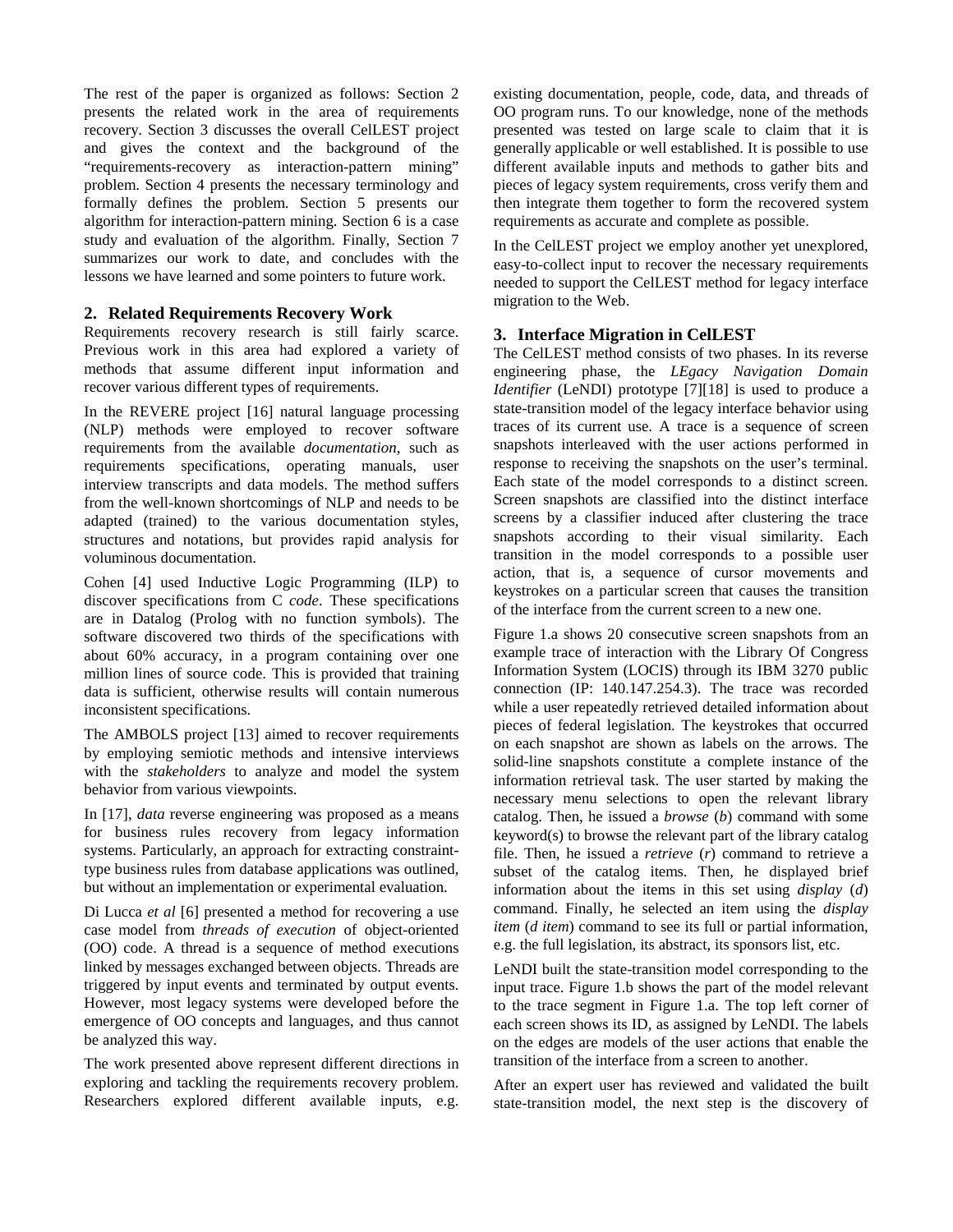interaction-patterns, which is the core subject of this paper. The discovered pattern corresponding to the task instance of Figure 1.a is  $\{4^+, 5, 6^+, 7^+, 8^+, 9\}$ , where + is one or more.

To provide a complete view of the interface-migration process of CelLEST, in service of which interaction-pattern discovery is employed, we also discuss briefly the subsequent steps of the process. Each set of task-specific traces, i.e., instances of a discovered interaction-pattern, represents multiple executions of a single user task. The corresponding user task is modeled, with the aid of some information from expert users of the legacy application, in terms of the information exchange between the user and the legacy application during the task. Figure 2 shows the



(a) A segment of an example trace of interaction with the legacy user-interface of LOCIS. @E means Enter key.

interaction-pattern corresponding to Figure 1.a, annotated with such interaction information, and a use case formulation of the pattern. Next, in the forward engineering phase of CelLEST, a prototype tool called Mathaino [11] is used to construct a declarative user-interface specification for the modeled task. This specification is also executable by a suite of special-purpose platform-specific components. Thus the new user-interface becomes a front-end for the original legacy user-interface, available in multiple new platforms, e.g. XHTML-enabled browsers or WAP devices [11]. The new interface executes the underlying application using its state-transition model, the task model, and an API to the data-transfer protocol used by the legacy system.



(b) The corresponding part of the state-transition graph. \* is a mandatory argument and [\*] is an optional argument.

# **Figure 1: An example trace of user interaction with the Library of Congress Information System.**



(a) The interaction-pattern discovered for the information retrieval task of Figure 1.a, augmented with action locations. @ ?, 67 means that the user action occurs on the screen snapshot at an unspecified row and column 67.

\_\_\_\_\_\_\_\_\_\_\_\_\_\_\_\_\_\_\_\_\_\_\_\_\_\_\_\_\_\_\_\_\_\_\_\_\_\_\_\_\_\_\_\_\_\_\_\_\_\_\_\_ **Use case name:** Retrieving Information on a Federal Legislation **Participating actor:** LOCIS User

**Entry condition:** The user issues a *browse* command to LOCIS **Flow of events:**

- 1- Flip the catalog pages until the relevant page.
- 2- Issue a *retrieve* command to construct a results set for the chosen catalog entry.
- 3- Display the results set using *display* command and turn its pages until the required item is found.
- 4- Issue a *display item* command.
- 5- Specify a display option.
- 6- Display the item details.

7- Repeat steps 5 and 6 until retrieving the needed details **Exit condition:** The user retrieves the required information about the federal legislation of interest.

\_\_\_\_\_\_\_\_\_\_\_\_\_\_\_\_\_\_\_\_\_\_\_\_\_\_\_\_\_\_\_\_\_\_\_\_\_\_\_\_\_\_\_\_\_\_\_\_\_\_\_\_

(b) A textual description of the corresponding use case.

**Figure 2: An example interaction-pattern and the corresponding functional requirement described as a use case.**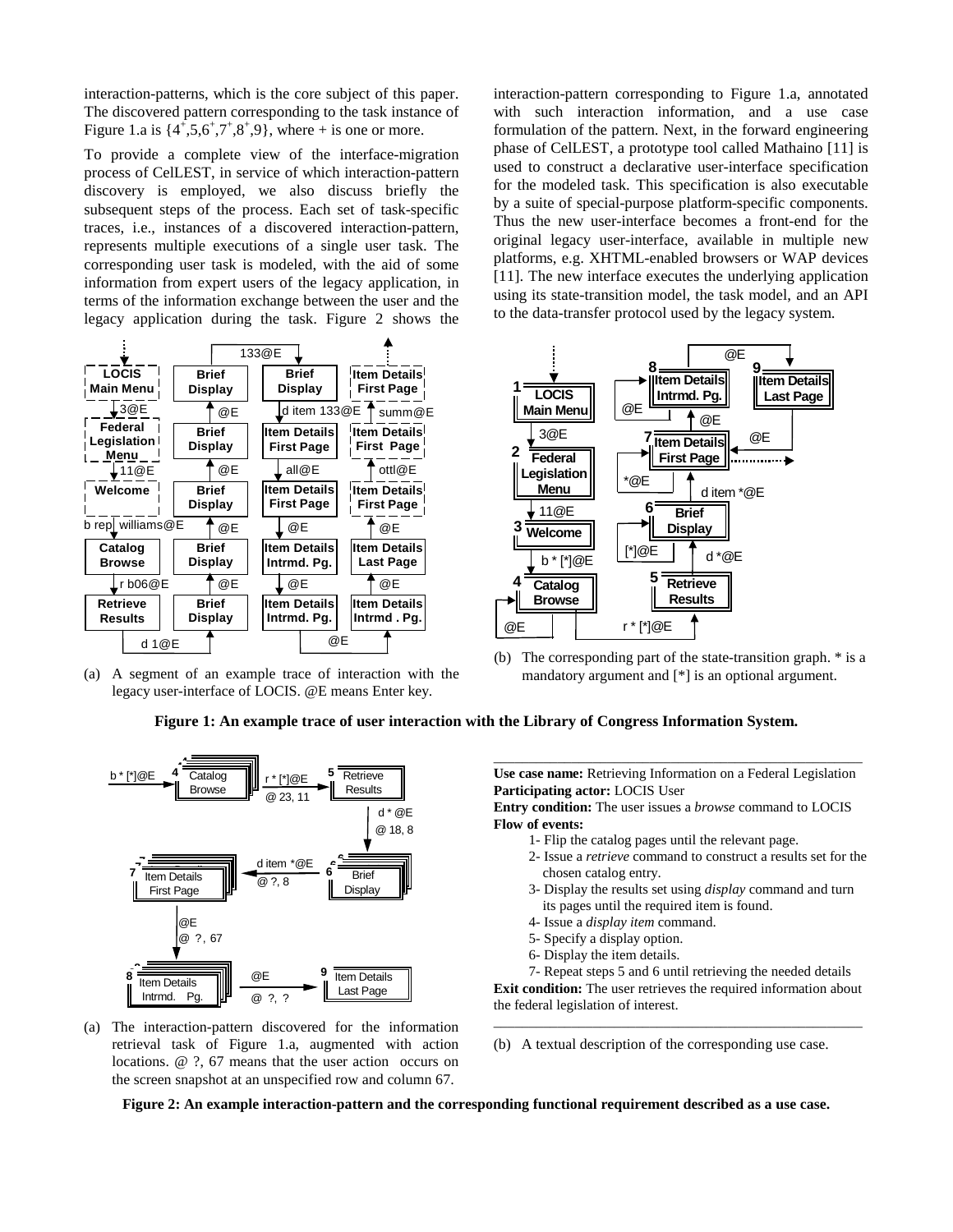## **4. Problem Statement**

In this section we provide the terminology and formulation of the problem of discovering interaction-patterns in the recorded traces of interaction with a legacy user-interface.

- 1. Let *A* be the *alphabet* of legacy screen IDs, i.e. the set of IDs given by LeNDI to the screens of the legacy system under analysis.
- 2. Let  $S = \{s_1, s_2, \ldots, s_n\}$  be a set of sequences. Each *sequence s<sup>i</sup>* is an ordered set of screen IDs from *A* that represents a recorded trace of interaction between the user-interface of the legacy system and one of its users, similar to the partial trace shown in Figure 1.a.
- 3. An *episode e*, is an ordered set of screen IDs occurring together in a given sequence.
- 4. A *pattern p* is an ordered set of screen IDs that exist in every episode  $e \in E$ , where *E* is a set of episodes of interest according to some user-defined criterion *c*. We say that *e* and *E* "support" *p*.

Depending on the nature of the application, and the type of patterns sought, interestingness criteria differ. We introduce ours in the sequel. We refer to the individual IDs in an episode *e* or a pattern *p* using square brackets, e.g. *e*[1] is the first ID of *e*. Also, |*e*| and |*p*| are the number of items in *e* and *p* respectively*.*

- 5. If a set of episodes *E* supports a pattern *p*, then the following must hold:
	- $p[1] = e[1]$   $\forall e \in E$
	- $p[|p|] = e[|e|]$   $\forall e \in E$
	- $\forall$  pair of positive integers  $(i, j)$ , where  $i \leq |p|, j \leq |p|$ and  $i < j$ ,  $\exists e[k] = p[i]$  and  $e[l] = p[j]$  such that  $k < l$ .

This indicates that the first and last IDs in *p* must be the first and last IDs of any episode  $e \in E$ , respectively, and that all IDs in *p* should exist in the same order in *e*, but *e* may contain extra IDs. Hence,  $|p|$  ≤  $|e|$   $\forall e \in E$ . The above predicate defines the class of patterns we are interested in: these are patterns with at most a preset number of insertions. For example, the episodes  $\{2,4,3,4\}$ ,  $\{2,4,3,2,4\}$  and  $\{2,3,4\}$ support the pattern {2,3,4} with at most 2 insertions.

- 6. The *location list* of a pattern *p*, written as *loclist* (*p*), is a list of triplets (*seqnum*, *startLoc*, *endLoc*), each is the location of an episode  $e \in E$ , where  $s_{\text{segnum}}$  is the sequence containing *e*. *startLoc* and *endLoc* are the locations of *e*[1] and *e*[|*e*|] in *sseqnum*, respectively.
- 7. The *prefix* of a pattern *p*, written as *prefix* (*p*), is the sub-pattern that results from removing *p*[|*p*|].
- 8. The *suffix* of *p*, written as *suffix* (*p*), is the sub-pattern that results from removing the first ID of  $p$ , i.e.  $p[1]$ .
- 9. The *support* of a pattern *p*, written as *support* (*p*), is the number of episodes in *S* that support *p*. Note that  $support(p) = loclist(p)$ **.**

10. The *density* of a pattern *p* supported by a set of episodes  $E$ , written as *density* (*p*), is the ratio of  $|p|$  to the average episode length of episodes  $\in E$ :

$$
density (p) = |p| * support (p)
$$

$$
\sum_{e \in E} |e|
$$

- 11. **A** *qualification criterion c,* or simply *criterion*, is a user defined quadruplet (*minLen*, *minSupp, maxError*, *minScore*), where, given a pattern *p*:
	- The *minimum Length minLen* is a threshold for |*p*|.
	- The *minimum support minSupp* is a threshold for *support* (*p*).
	- The *maximum error maxError* is the maximum number of insertion errors allowed in any episode *e*  $\in E$ . Thus,  $|e| \leq |p| + \text{maxError } \forall e \in E$ .
	- The *minimum score minScore* is a threshold for the scoring function we use to evaluate/rank the discovered patterns. This function is:

 $score(p) = log_2 (|p|) * log_2 (support(p)) * density(p)$ 

Our experiments showed that this function is suitable and sufficient for our application as it considers and balances between the pattern length, its support and its density. The default values for *minLen*, *minSupp, maxError* and *minScore* are 2, 2, 0 and 0 respectively.

- 12. A *maximal pattern* is a pattern *p1* of length *l* that cannot be combined with any other pattern *p2* of length *l* to form a third pattern  $p3$ , where  $p3 = p2 + p$ *p1*[*l*] if *suffix* (*p2*) = *prefix* (*p1*) or  $p3 = p1 + p2[1]$  if *suffix*  $(p1) = prefix (p2)$  and  $p1, p2$  and  $p3$  meet the *maxError* constraint, without loss of support.
- 13. A *qualified pattern* is a maximal pattern that meets the user-defined criterion, *c*.
- 14. A *candidate pattern* is a pattern under analysis that meets the *minSupp* and *maxError* conditions, but is not qualified yet.

Given the above definitions, the problem of interactionpattern discovery can be formulated as follows: Given

- 1. an alphabet *A*,
- 2. a set of sequences *S*, and
- 3. a user criterion *c*

Find all the qualified patterns in *S*.

# **5. Interaction-Pattern Mining**

**5.1 Related Pattern Mining Problems and Algorithms** Recently, the problem of mining patterns in sequential data has received a lot of attention due to the emergence of many interesting applications for it in several areas.

From a data-mining viewpoint, the discovery of patterns in genetic and protein sequences is similar to our interactionpattern mining problem. The bio-informatics community is interested either in deterministic patterns with noise, e.g. flexible gaps, wild-cards (don't care characters) and/or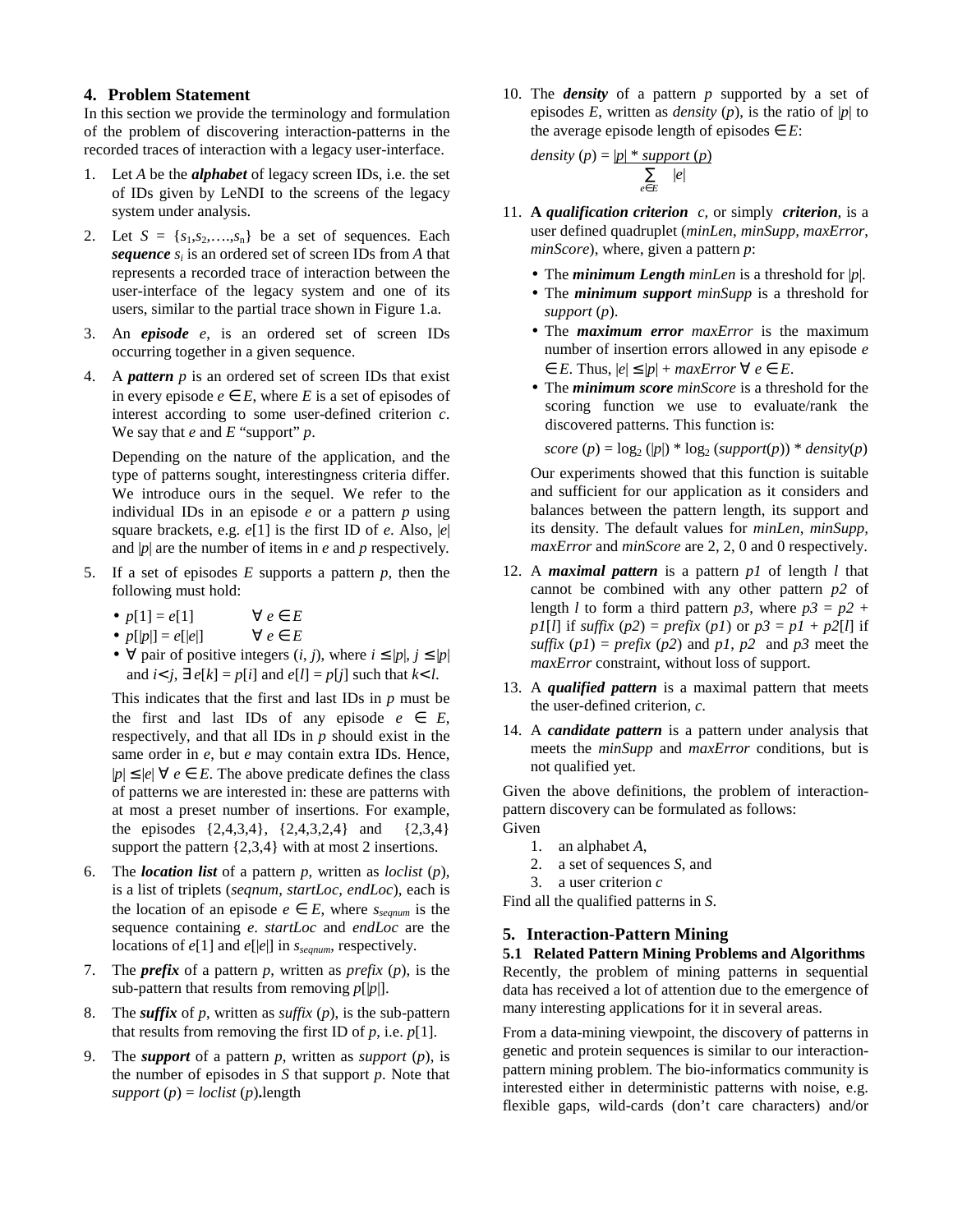ambiguous characters (which can be replaced by any character of a subset of *A*), or alternatively, in probabilistic patterns. Since bio-sequential data is usually very large, one popular search strategy is to discover short or less ambiguous patterns using exhaustive search, possibly with pruning. Then the patterns that have enough support are extended to form longer or more ambiguous patterns. This process continues until no more patterns can be discovered. Two elegant algorithms of this category are PRATT [10] and TEIRESIAS [9]. None of them handles patterns with insertions as is the case in our problem.

Some instances of the sequential-pattern mining problem were inspired by applications in the retail industry [1]. Variants of the Apriori algorithm were invented to solve this problem. Our problem formulation is different than [1], but similar to the one presented in [14] as "discovery of frequent episodes in event sequences". In this problem, discovered frequent episodes or patterns can have different types of ordering: full (serial episodes), none (parallel episodes) or partial and have to appear within a userdefined time window. The support of a pattern is measured as the percentage of windows containing it. Some Aprioribased algorithms were developed to tackle this problem, e.g. WINEPI and MINEPI [14] and Seq-Ready&Go [2].

The CelLEST interaction-pattern discovery problem aims at identifying fully ordered patterns only, possibly with a number of insertion errors less than a predefined upper bound. It differs from the formulation of [14] in that it does not restrict the pattern length with a window length. In [8], we addressed a simpler version of this problem, in which we discovered exact interaction-patterns with no insertion errors allowed, using an Apirori-based algorithm. But, since this severely limits the number and type of patterns retrieved, we needed to accommodate insertion errors. Hence, we developed an algorithm, called IPM (Interaction-Pattern Miner), to solve this case.

IPM uses the same strategy of developing longer candidate patterns from shorter ones. Similar to Web usage-pattern mining [15], IPM has three steps: preprocessing of input sequences, pattern discovery and pattern analysis. Unlike Apriori-based algorithms, IPM avoids multiple passes over the input by maintaining location lists of candidate patterns, which are used to generate the location lists of the candidate patterns of the next iteration. Another difference is that IPM uses a matrix data structure to greatly limit the number of combinations explored in each iteration of candidate pattern generation. IPM reports only the qualified patterns from all the candidates generated.

## **5.2 Preprocessing**

An interaction trace is initially represented as a sequence *s* of screen IDs. We call this representation *R0*. *R0* often contains repetitions, resulting from accessing many instances of the same screen consecutively, e.g. browsing the pages of a library catalog. Repetitions can hinder the discovery of important patterns. For example the episode

 $\{4,5,6,6,6,6,6,6,7\}$  in Figure 3 does not support the pattern {4,5,6,7} if *maxError*<5. To avoid this problem, *s* is encoded using the run-length encoding algorithm that replaces immediate repetitions with a count followed by the repeated ID. Repetition counts are stored separate from the sequence. We call this representation *R1*. Figure 3 shows *R0* and *R1* for the trace segment of Figure 1.a.

| $R0: \{1,2,3,4,5,6,6,6,6,6,6,7,7,8,8,8,9,7,7,7\}$ |
|---------------------------------------------------|
| $RI: \{1,2,3,4,5,(6)6,(2)7,(3)8,9,(3)7\}$         |

## **Figure 3: Preprocessing interaction traces.**

## **5.3 Pattern Discovery with IPM**

The input to the IPM algorithm is a set of sequences *S* and a criterion *c.* The algorithm outputs all qualified patterns in *S*. The algorithm consists of two distinct phases.

First, it exhaustively searches the input sequences to identify all the candidate patterns of length 2 that meet the "minimum support" and "maximum error" conditions during an initialization phase (Procedure 1). For every such pattern, a location list is constructed. The candidate patterns are stored in a matrix  $|A| \times |A|$  of pattern lists, *ptList*, whose rows and columns are labeled after the IDs  $\in$  *A.* Each cell *ptList*[*i,j*] of the matrix contains every pattern *p*, such that  $p[2] = i$  and  $p[$   $p[$  $] = j$ . For example, the pattern {1,3,4,2} will be stored in *ptList*[3,2].

In the second phase (Procedure 2), the algorithm recursively extends the candidate pattern set. For every pair of patterns *p1* and *p2* of length *l,* if *prefix*  $(p1) = \text{suffix}$ (*p2*), a new pattern *p3* of length *l*+1is generated such that  $p3 = p2 + p1[1]$ , and is then stored in *ptList*  $[p1[1], p1[1]$ . *p1* can only extend patterns in *ptList* [*p1*[1], *p1*[*l*-1]]. For example, if  $p1 = \{1,3,4,2\}$ , then it will be used to extend the patterns of length 4 in *ptList* [1, 4] which have the format  $\{?,1,?,4\}$ , where ? refers to any ID  $\in$  *A*. Clearly, the extension will succeed only with patterns of the format {?,1,3,4}, if any.

The location list of the extended pattern *p3* is constructed from the location lists of *p1* and *p2* (Sub-procedure 2.1) Locations of the episodes that support  $p3$  but have more than *maxError* insertion errors are excluded. If *support* ( $p3$ ) (which equals *loclist* ( $p3$ ).length) is  $\geq minSupp$ , then *p3 and loclist* (*p3*) are stored in *ptList*, otherwise *p3* is ignored. If *support* (*p3*) = *support* (*p1*) and/or *support*  $(p3)$  = *support* (*p2*), then *p1* and/or *p2* is marked as nonmaximal. When no more candidates can be generated, the algorithm reports only the qualified patterns in *ptList*.

# *5.3.1 Procedure 1: Producing the Initial Candidate Pattern Set*

Figure 4 depicts the first procedure of the IPM algorithm. Step 1 creates the pattern list matrix, *ptList*. Steps 3-14 are repeated for every input sequence  $s_k \in S$ . Step 3 iterates over the IDs of  $s_k$ , from  $s_k$  [1] to  $s_k$  [ $|s_k|$  - *maxError*-1]. In steps 4-5, each ID is used to build a new pattern with each of its consecutive IDs up to *maxError*+1. For example if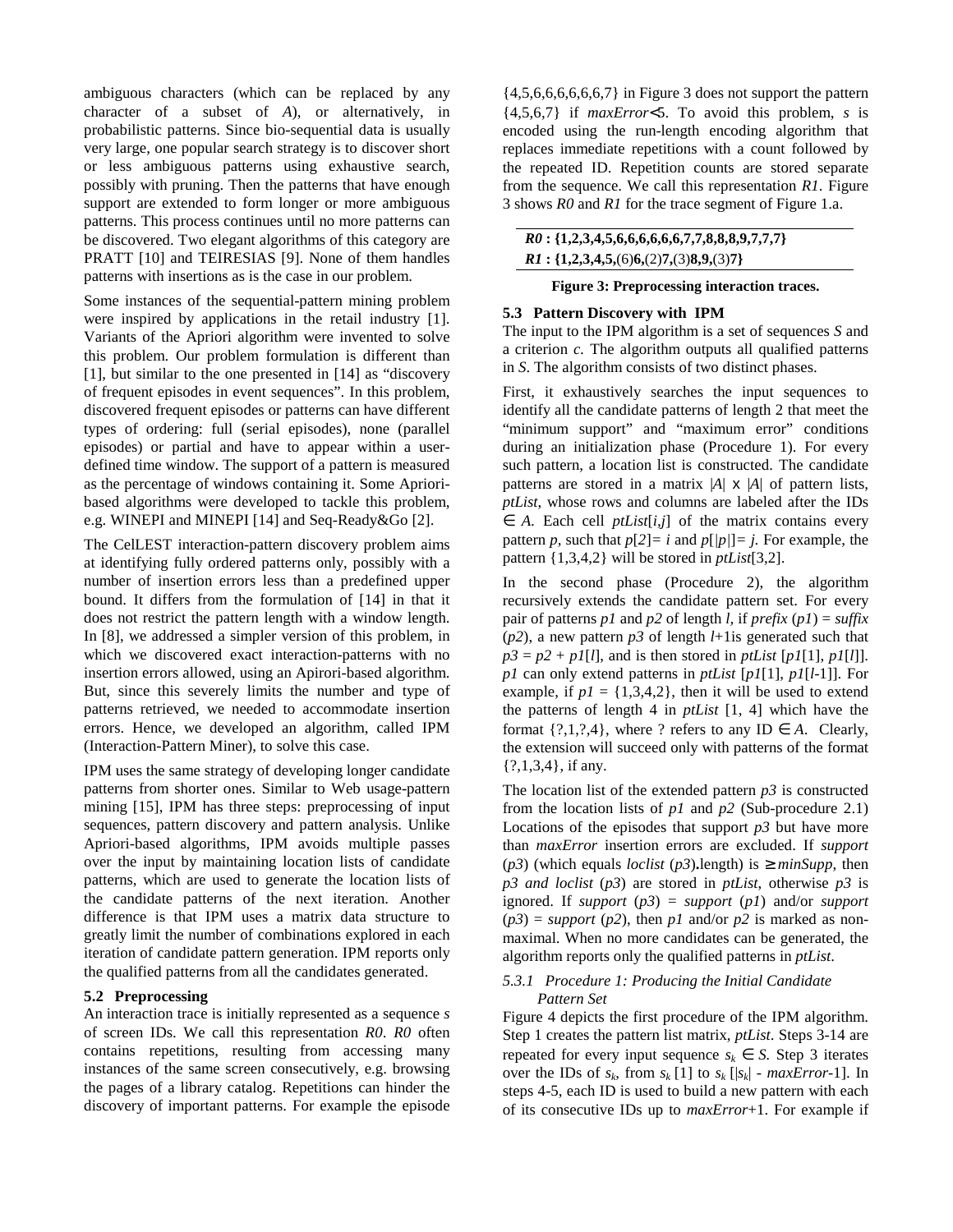$s_k = \{1,3,2,3,4,3\}$  and *maxError*=2, then *p*[1] will be glued to each of  $p[2]$ ,  $p[3]$  and  $p[4]$  separately, resulting in the generation of the patterns  $\{1,3\}$ ,  $\{1,2\}$  and  $\{1,3\}$ . Steps 6-7 add the new pattern in *ptList,* if it is not already there. The location of the episode supporting the pattern is added to its location list in step 8. Steps 9-14 perform the same function as steps 2-8, but they handle the last *maxError* IDs of *s<sup>k</sup> .* Note that the only cells of *ptList*, used by Procedure 1, are the diagonal cells. This is because for a pattern of length 2, *p*[2]=*p*[|*p*|]. Steps 15-18 remove from *ptList* any pattern whose support is less than *minSupp*.

**Input**: An alphabet *A*, a criterion *c* and a set of sequences *S*. **Output:** All candidate patterns of length 2. **Steps:**

|  | 1. <b>Create</b> a matrix of pattern lists <i>ptList</i> $ A  \times  A $ |  |  |  |
|--|---------------------------------------------------------------------------|--|--|--|
|--|---------------------------------------------------------------------------|--|--|--|

| 2. For every trace $s_k \in S$ , $1 \leq k \leq  S $                                            |
|-------------------------------------------------------------------------------------------------|
| For $i = 1$ to $ s_k $ - maxError -1<br>3.                                                      |
| 4.<br>For $i = i + 1$ to $i + maxError + 1$                                                     |
| 5.<br><b>Construct</b> new pattern $p = s_k[i] + s_k[i]$                                        |
| 6.<br><b>If</b> p NOT in ptList $[s_k[j], s_k[j]]$                                              |
| <b>then Add</b> p to ptList $[s_k[i], s_k[i]]$<br>7.                                            |
| 8.<br><b>Add</b> $(k,i,j)$ to <i>ptList</i> $[s_k[j], s_k[j]]$ getLocationList $(p)$            |
| <b>For</b> $i =  s_i $ - max <i>Error</i> to $ s_i $ -1<br>9.                                   |
| 10.<br>For $i = i + 1$ to $ s_k $                                                               |
| 11.<br><b>Construct</b> new pattern $p = s_k[i] + s_k[j]$                                       |
| If p NOT in ptList $[s_k[i], s_k[i]]$ then<br>12.                                               |
| 13.<br><b>then Add</b> p to ptList $[s_k[j], s_k[j]]$                                           |
| <b>Add</b> $(k,i,j)$ to <i>ptList</i> $[s_k[j], s_k[j]]$ getLocationList $(p)$<br>14.           |
| 15. For every $id \in A$                                                                        |
| For every pattern $p$ in $ptList$ [id, id]<br>16.                                               |
| <b>If</b> <i>ptList</i> [ <i>id, id</i> ].getLocationList ( <i>p</i> ).length< $minSupp$<br>17. |
| <b>then Remove</b> p from ptList [id, id]<br>18.                                                |

**Figure 4: Procedure 1 pseudo-code.**

## *5.3.2 Procedure 2: Generating Longer Candidate Patterns from Shorter Ones.*

Figure 5 depicts the second procedure of the IPM algorithm. This procedure iterates as long as more candidate patterns can be generated. In each iteration, it executes steps 3-18. Steps 4-6 iterate over every pattern *p1* of length *l* in *ptList*. Steps 7-8 check if *p1* can be used to extend any pattern *p2* from its end. Only the patterns in *ptList* [*p1*[1], *p1*[*l*-1]] are inspected because these are the ones whose second ID  $p2[2] = p1[1]$  and whose last ID  $p2[l] = p1[l-1]$ . If extension is possible, steps 9-10 generate the new pattern *p3* and its location list. Step 11 checks if  $p3$  satisfies the minimum support condition. If yes, step 12 adds *p3* to *ptList*. Steps 13-16 mark *p1* and/or *p2* as non-maximal if they have the same support as *p3*. Step 17 sets the flag *morePatterns* to true to execute a new iteration. Step 18 increments the pattern length counter *l* for the next iteration. When no more candidates can be generated, steps 20-24 report only the qualified patterns.

Figure 6 depicts the pseudo-code for creating the location list of a new candidate pattern. It combines the location lists of two patterns *p1* and *p2* of length *l* to provide the location list of  $p3$ , where  $p3 = p2 + p1$  [*l*]. Step 2 iterates

over the locations of the episodes supporting *p2*. Steps 3-5 retrieve *startLoc* and *endLoc* of such an episode *e2*. Step 6 retrieves the locations of the episodes that support *p1* and satisfy some conditions. Assume such an episode *e1*, then:

- *e1* and *e2* should be in the same sequence
- *e1* should not be a sub-episode of *e2* and vise versa.
- The overlap of *e1* and *e2* should be at least *l*-1 long.
- The distance from *startLoc* of *e2* to *endLoc* of *e1*, inclusive, should be no more than  $l + 1 + maxError$ .

Steps 7-9 construct the location list of *p3* and remove duplicates. Finally, step 10 reports the results back.

**Input**: A matrix of pattern lists initialized with all candidate patterns of length 2 and their location lists and a criterion *c.* **Output**: All the qualified patterns according to *c*.

```
Steps:
1. l = 22. Repeat
3. morePatterns = false
4. For every a \in A5. For every b \in A
```
- 6. **For every** pattern *p1* in *ptList*  $[a, b]$  **with**  $|pI| = l$ <br>7. **For every** pattern *p2* in *ptList*  $[pI[1], pI[l-1]]$
- **For every** pattern  $p2$  in  $ptList[p1][1], p1[l-1]]$ 
	- with  $|p2| == l$
- 8. **If** *suffix*  $(p2) == prefix (p1)$  **then** 9. **Construct** new pattern  $p3 = p2 + p1$  [*l*] 10. **Construct** *loclist* (*p3*) (Sub-procedure 2.1) 11. **If** support  $(p3) \geq minSupp$ 12. **Then Add** *p3* **to** *ptList* **[***p1*[1]**,** *p1*[*l*]**]** 13. **If** support  $(p3) == support (p1)$ 14. **Then Mark** *p1* as non-maximal 15. **If** support  $(p3) == support (p2)$ 16. **Then Mark** *p2* as non-maximal 17. *morePatterns* = true 18. *l++*
- 19. **While** *morePatterns* == true
- 20. **For** every  $a \in A$
- 21. **For** every  $b \in A$
- 22. **For every** pattern *p* in *ptList* [*a*, *b*] 23. **If**  $|p| \geq minLen$  AND *score* (*p*) 2
- 23. **If** |*p***|** ≥ *minLen* AND *score* (*p*) ≥ *minScore*
	- AND *p* is maximal
- 24. **Report** *p*

#### **Figure 5: Procedure 2 pseudo-code.**

**Input**: The location lists of patterns *p1* and *p2* of length *l* and *maxError.* The lists are sorted by *seqnum* and *startLoc*. **Output**: The location list of  $p3$ , where  $p3 = p2 + p1$  [*l*]. **Steps:**

- 1. **Create** a empty location list *Loc3*
- 2. **For**  $i = 1$  **to** *loclist* (*p2*).length
- 3.  $loc2 = loclist (p2).getLocation(i)$ <br>4.  $st = loc2.startLoc$
- $st = loc2.startLoc$
- 5. *end* = *loc2.endLoc*
- 6. **Find a set**  $LocI = (\text{any } locI \in loclist (p1) \text{ such that})$ *loc1***.***seqnum* = *loc2.seqnum* AND  $st < local.startLoc \leq end - l + 1$  AND  $end <$  $loc1$ **.** $endLoc \leq st + maxError + l$ )
- 7. **For every**  $loc1 \in Loc1$
- 8. **Add** a triplet (*loc1***.***seqnum*, *st*, *loc1***.***endLoc*) **to** *Loc3*
- 9. **Remove** any duplicates from *Loc3*
- 10. **Return** *Loc3*

**Figure 6: Sub-procedure 2.1 pseudo-code.**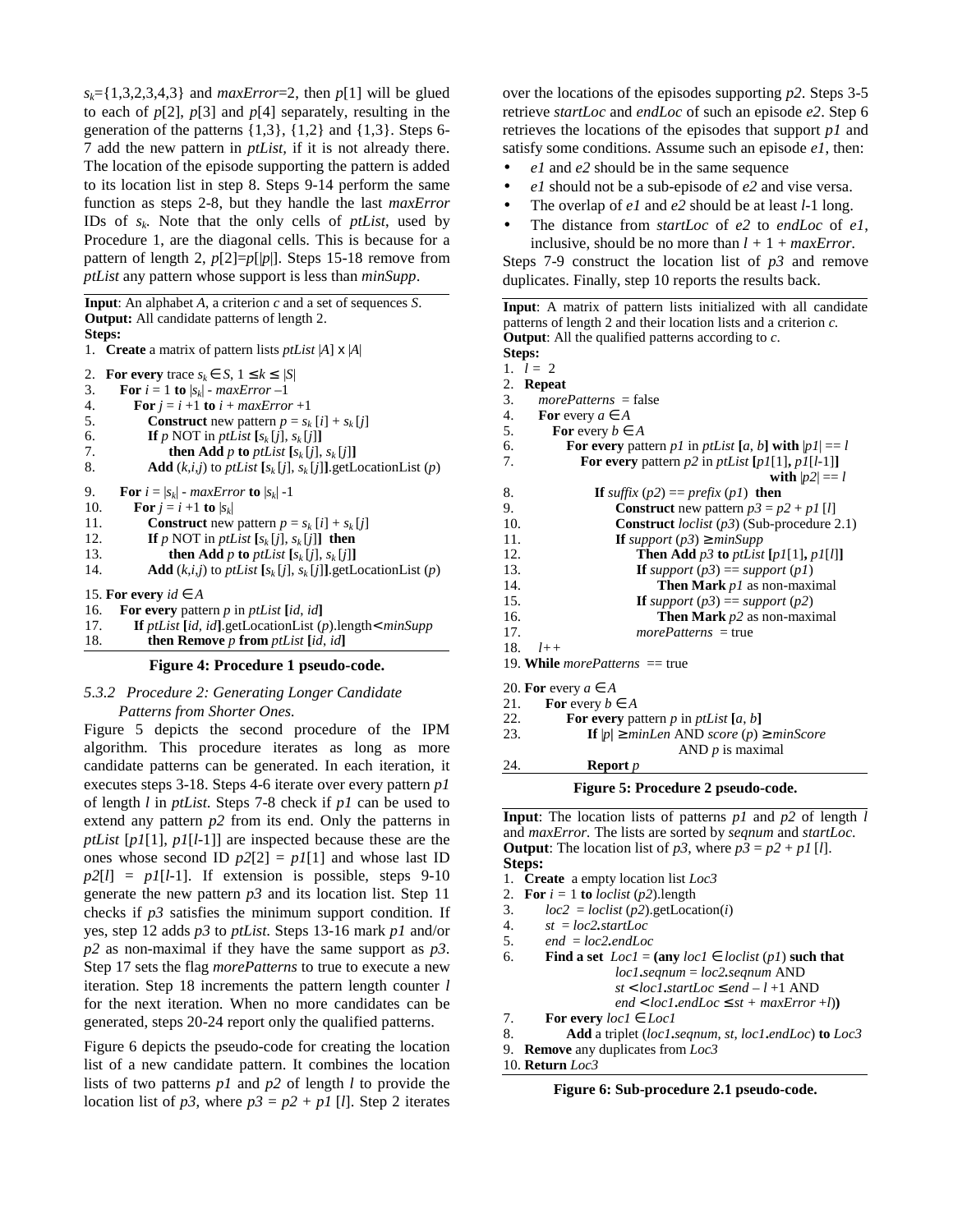### **5.4 An Illustrative Example**

Let us now illustrate the operation of the IPM algorithm with a simple example. Let  $A = \{1,2,3,4\}$ ,  $S = \{s_1, s_2\}$ , where  $s_1 = \{1,3,2,3,4,3\}$  and  $s_2 = \{2,3,2,4,1,3\}$  and  $c =$ (*minLen*, *minSupp*, *maxError*, *minScore*) = (2,2,1,). *minScore* takes the default value of 0. The objective is to discover all qualified patterns in *S* that meet *c*.

Tables 1 to 3 show the steps of applying IPM. Patterns are enclosed between curved brackets, e.g. {2,1}, and their locations in the input sequences are between parentheses, e.g. (2,3,5). Candidate patterns are shown in bold. Patterns with insufficient support are shown in gray for clarification, although they are not stored in *ptList*. Candidate patterns of the previous iteration that turned out to be non-maximal in the current iteration are shown in normal font and followed by ¬max.

Table 1 shows the pattern list matrix, *ptList*, containing all the initial candidate patterns of length 2 generated by Procedure 1. Table 2 shows *ptList* after the first iteration of Procedure 2, during which all candidate patterns of length 3 were generated and non-maximal patterns of length 2 were marked. Table 3 shows *ptList* after the second iteration of Procedure 2. Only one pattern of length 4 was discovered. Table 4 shows the discovered qualified patterns, their support, density and score.

#### **5.5 Understanding the Extracted Patterns**

After reviewing the discovered patterns, one can change the criterion  $c$  to narrow or widen the results set, if too few or too many patterns were retrieved. One can compact the results set by removing any pattern that is a sub-pattern of another one, even if it is maximal. Using the location list of each pattern, one can retrieve its instances to examine whether or not they correspond to a "real" user task.

#### **6. A Case Study and Evaluation**

To evaluate the IPM algorithm, we performed a case study with a real legacy application. We collected traces of interaction between the Library of Congress application (LOCIS) and a user who accessed federal legislation information by performing three different retrieval tasks with a variety of parameters. The user conducted three sessions, using the IBM 3270 public connection of LOCIS Each was recorded as a data sequence. Thus,  $S = \{s_1, s_2, s_3\}$ where  $|s_1|$ ,  $|s_2|$  and  $|s_3|$  are 454, 185 and 369 respectively. Part of  $s_1$  is shown in Figure 1.a. LeNDI, the reverse engineering tool of CelLEST, was used to build the statetransition model corresponding to the three recorded traces, which is partially shown in Figure 1.b. The model has 26 nodes, each corresponds to a LOCIS system screen. So, the alphabet *A* is {1,2,3,….,26}. The descriptions of these screens are in Table 5. The frequency (Fr) of a screen is number of times it was recorded in *S.*

After preprocessing *S*, the IPM algorithm was applied to it multiple times with different criteria, in order to limit the size of the results set. Table 6 shows the 19 patterns

discovered using the last criterion we used, which is  $c =$ (*minLen*, *minSupp, maxError*, *minScore*) = (5,8*,*2,6), ordered by their score. Compacting this results set gave the patterns shown with check-marks.

**Table 1. Output of procedure 1.**

| $2nd$ ID | <b>Last ID</b>                         | 2                                                                         | 3                                                                                                                              | 4                                                        |
|----------|----------------------------------------|---------------------------------------------------------------------------|--------------------------------------------------------------------------------------------------------------------------------|----------------------------------------------------------|
|          | $\{2,1\}$ (2,3,5)<br>$\{4,1\}$ (2,4,5) |                                                                           |                                                                                                                                |                                                          |
| 2        |                                        | $\{1,2\}$ $(1,1,3)$<br>$\{3,2\}$<br>(1,2,3)(2,2,3)<br>$\{2,2\}$ $(2,1,3)$ |                                                                                                                                |                                                          |
| 3        |                                        |                                                                           | $\{1,3\}$ $(1,1,2)$ $(2,5,6)$<br>$\{3,3\}$ $(1,2,4)$ $(1,4,6)$<br>$(2,3)$ $(1,3,4)$ $(2,1,2)$<br>$\{4,3\}$ $(1,5,6)$ $(2,4,6)$ |                                                          |
| 4        |                                        |                                                                           |                                                                                                                                | $\{2,4\}$ $(1,3,5)(2,3,4)$<br>$\{3,4\}$ $(1,4,5)(2,2,4)$ |

**Table 2. Output of procedure 2, iteration 1.**

| $\frac{\text{Last ID}}{2^{\text{nd ID}}}$ 1 | $\mathcal{D}_{\mathcal{L}}$                                          | 3                                                                                                                                                                         | 4                                                                           |
|---------------------------------------------|----------------------------------------------------------------------|---------------------------------------------------------------------------------------------------------------------------------------------------------------------------|-----------------------------------------------------------------------------|
| 1                                           |                                                                      |                                                                                                                                                                           |                                                                             |
| $\overline{c}$                              | $\{3,2\}$ $\neg$ max                                                 | $\{3,2,3\}$ (1,2,4)                                                                                                                                                       | $\{3,2,4\}$<br>(1,2,5)(2,2,4)                                               |
| 3                                           | $\{3,3,2\}$<br>$\{2,3,2\}(2,1,3)$ $\{2,3\}$ $\lnot$ max<br>${4,3,2}$ | $\{1,3,2\}(1,1,3)$ $\{1,3\}(1,1,2)(2,5,6)$<br>$(3,3)$ $(1,2,4)$ $(1,4,6)$<br>$(4,3)$ –max<br>$\{1,3,3\}$ $(1,1,4)$<br>$\{2,3,3\}$ $(1,3,6)$<br>$\{3,3,3\}$<br>$\{4,3,3\}$ | ${1,3,4}$<br>$\{3,3,4\}(1,2,5)$<br>${2,3,4}$<br>(1,3,5)(2,1,4)<br>${4,3,4}$ |
| 4                                           |                                                                      | $\{3,4,3\}$ $(1,4,6)$<br>$\{2,4,3\}$ $(1,3,6)(2,3,6)$ $ \{3,4\}$ $\neg$ max                                                                                               | $\{2,4\}$ $\neg$ max                                                        |

**Table 3. Output of procedure 2, iteration 2.**

| Last ID<br>$2^{\text{nd}}$ ID |  |                                                          |                            |
|-------------------------------|--|----------------------------------------------------------|----------------------------|
|                               |  |                                                          |                            |
|                               |  | $\{(3,2,4,3)(1,2,6)(2,2,6)$                              | $\{3,2,4\}$ - max          |
| 3                             |  | $\{1,3\}$ $(1,1,2)(2,5,6)$<br>$\{3,3\}$ $(1,2,4)(1,4,6)$ | $(2,3,4)$ $(1,3,5)(2,1,4)$ |
|                               |  | ${2,4,3}$ – max                                          |                            |

**Table 4: The final result: All the qualified patterns in** *S***.**

| Pattern <i>p</i> | p | support $(p)$ | Density(p) | Score $(p)$ |
|------------------|---|---------------|------------|-------------|
| $\{3,2,4,3\}$    |   |               | 0.80       | 1.60        |
| ${2,3,4}$        | 2 |               | 0.86       | 1.36        |
| ${1,3}$          |   |               | 1.00       | 1.00        |
| $\{3,3\}$        |   |               | በ 67       | 0.67        |

Next, we reviewed sample instances of each interactionpattern, to see if it corresponds fully or partially to a real user task. This inspection revealed that the three patterns shown in bold in Table 6 closely correspond to repetitive user tasks. The actual/complete interaction-patterns of these tasks are:

- 1)  $\{4^{\text{+}}, 5, 6^{\text{+}}, 7^{\text{+}}, 8^{\text{+}}, 9\}$
- 2)  $\{4^{\text{+}}, 14, 15^{\text{+}}, 6^{\text{+}}, 7^{\text{+}}\}$
- 3)  $\{21^{\text{+}}, 22, 23, 22, 6^{\text{+}}, 7^{\text{+}}\}$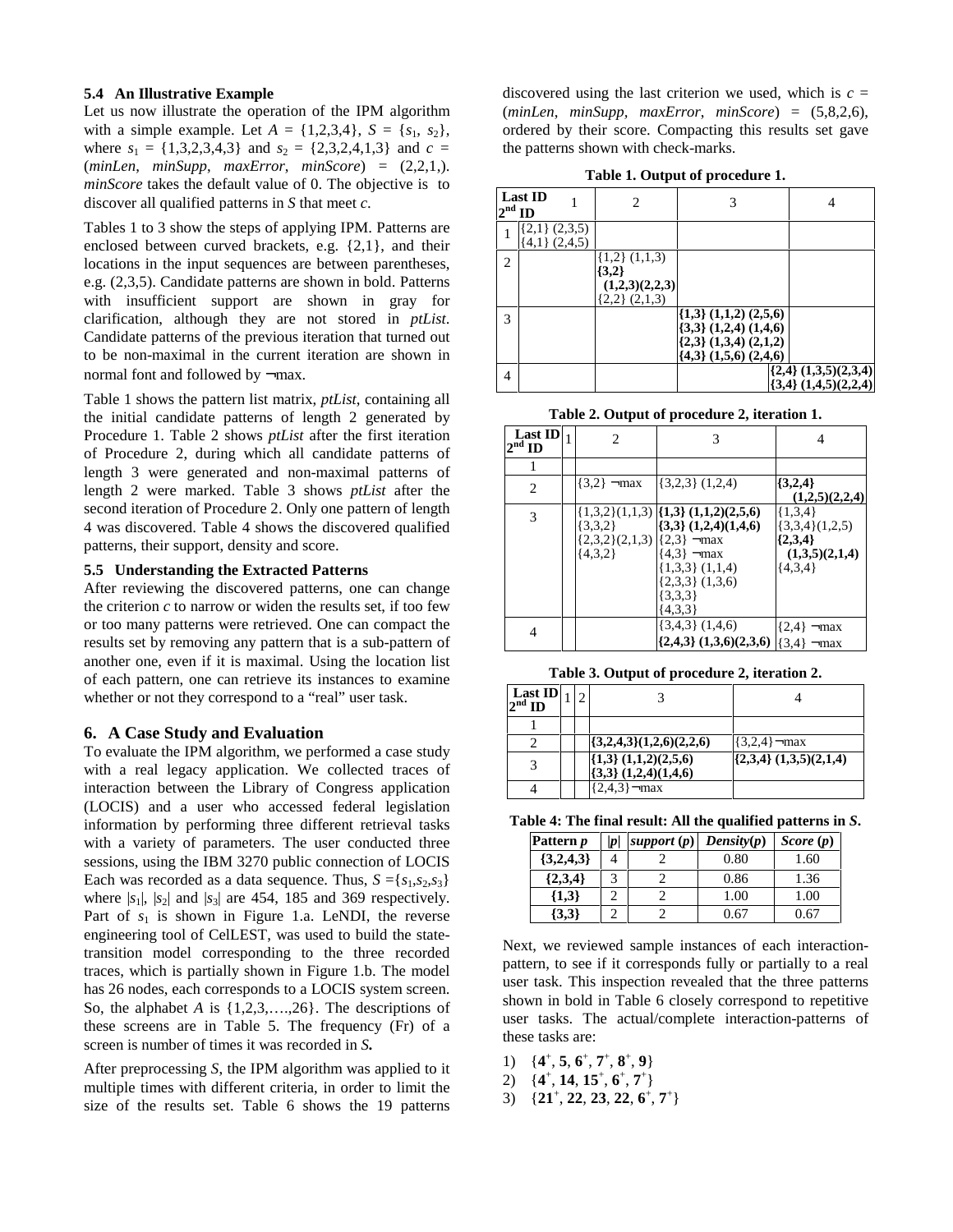|  |  |  |  |  | Table 5: LOCIS screen IDs, descriptions and frequencies. |  |
|--|--|--|--|--|----------------------------------------------------------|--|
|  |  |  |  |  |                                                          |  |

|    | <b>ID</b> Screen Description                        | Fr  | <b>ID</b> Screen Description                            | Fr             |
|----|-----------------------------------------------------|-----|---------------------------------------------------------|----------------|
| -1 | Main LOCIS Menu                                     | 11  | 14 Select Result                                        | 20             |
| 2  | Federal Leg. Menu                                   | 8   | 15 Combine Result                                       | 24             |
| 3  | Welcome                                             | 8   | 16 Release Result                                       | 9              |
| 4  | <b>Browse Result</b>                                | 104 | 17 Comments & Logoff                                    | 1              |
| 5  | <b>Retrieve Result</b>                              | 43  | 18 Goodbye                                              | 4              |
|    | 6 Brief Display                                     | 147 | 19 Ready                                                | 1              |
| 7  | Display item $(1/1 \text{ or } 233)$<br>$1st$ ) pg. |     | 20 System Message                                       | 22             |
|    | 8 Display item (2/n or<br>more/n) $pg$ .            | 79  | 21 Livt Results $(1/1)$ pg.*                            | 22             |
|    | 9 Display item (last) pg.                           | 65  | 22 Expand Results $(1/n)$ pg.                           | 20             |
|    | $10$ Help                                           | 36  | 23 Expand/Livt Results<br>$(n/n, i.e. last)$ pg.        | 24             |
|    | $11$ Error                                          | 51  | 24 Expand/Livt Results<br>$(2/n \text{ or more/n})$ pg. | $\overline{5}$ |
|    | 12 Search History                                   | 44  | 25 Livt Results $(1/n)$                                 | 8              |
|    | 13 Display List                                     | 5   | $26$ Expand Results $(1/1)$                             | 14             |

**\****Livt* command is used to view Legislative Indexing Vocabulary Thesaurus online*.*

♦ *Expand* command combines *Livt* and *Select* commands.

**Table 6: The qualified patterns retrieved from the LOCIS traces using**  $c = (5, 8, 2, 6)$ .

|                | <b>Pattern</b>                | <b>Support</b> | Score | <b>Density</b> |   |
|----------------|-------------------------------|----------------|-------|----------------|---|
| $\mathbf{1}$   | $6 - 7 - 8 - 9 - 7$           | 19             | 9.01  | 0.91           |   |
| $\overline{2}$ | $6 - 7 - 8 - 9 - 7 - 4$       | 11             | 7.77  | 0.87           | V |
| 3              | 7-8-9-7-4                     | 14             | 7.64  | 0.86           |   |
| $\overline{4}$ | $4 - 14 - 15 - 6 - 7$         | 12             | 7.57  | 0.91           |   |
| 5              | 7-4-5-6-7                     | 14             | 7.28  | 0.82           |   |
| 6              | 6-7-4-14-15-6                 | 10             | 7.26  | 0.85           |   |
| 7              | $6 - 7 - 4 - 14 - 15 - 6 - 7$ | 8              | 7.04  | 0.84           | V |
| 8              | $6 - 7 - 4 - 14 - 15$         | 11             | 6.90  | 0.86           |   |
| 9              | $22 - 23 - 22 - 6 - 7$        | 13             | 6.81  | 0.79           |   |
| 10             | $7 - 4 - 5 - 6 - 7 - 8$       | 9              | 6.81  | 0.83           | V |
| 11             | 7-4-14-15-6                   | 11             | 6.80  | 0.5            |   |
| 12             | 7-4-14-15-6-7                 | 8              | 6.65  | 0.86           |   |
| 13             | $4 - 5 - 6 - 7 - 8$           | 8              | 6.48  | 0.93           |   |
| 14             | $6 - 7 - 9 - 7 - 4$           | 10             | 6.32  | 0.82           | V |
| 15             | $6 - 7 - 8 - 9 - 4$           | 11             | 6.31  | 0.79           | V |
| 16             | $7-9-7-4-5$                   | 9              | 6.25  | 0.85           | V |
| 17             | 21-22-23-22-6-7               | 8              | 6.20  | 0.87           | V |
| 18             | $14 - 15 - 6 - 7 - 4$         | 8              | 6.06  | 0.82           | N |
| 19             | 4-5-6-7-9                     | 9              | 6.02  | 0.82           | V |

Note that although *S* was processed in *R1* format. By checking the instances of each pattern in the original sequences in *R0* format, we knew which screens are consecutively repeated and added  $^+$  to them.

The task model representing the functional requirement corresponding to the first discovered interaction-pattern was presented earlier in Figure 2. In the second task, the user browsed the desired part of the currently open library catalog. Then he issued a *select* command to retrieve some records from the catalog. The *select* command constructs separate subsets of results for the specified search term, each for a different search field, e.g. one for the records

that have the search term in the title, one for the records that have it in the abstract, etc. Then, the user issued a *combine* command to merge some of these subsets together into one set using some logical operators. Finally he displayed brief information about the items in this set and selected some items to display their full or partial information. In the third task, the user's starting point was issuing a *livt* command to view the index terms related to the one he used as a parameter for *livt*. Then, he expanded some of the displayed terms using *expand* command, and finally displayed the needed information as in the two previous tasks. Indeed these three interaction-patterns correspond quite faithfully to the three information retrieval tasks, performed by the user.

#### **7. Conclusions and Future Work**

In this paper, we formulated the problem of requirements recovery as mining of sequential patterns in the interaction traces of the legacy interface behavior and we described the algorithm we developed to address it. In the context of the CelLEST project, our end goal is to develop automatic support for migrating the user-interfaces of legacy applications to the Web, in order to make the services that these applications provide accessible to a wider Webbased public. To that end, an intermediate objective is to recover the legacy-application's functional requirements, that is, to model the user tasks it supports. We view this problem as an instance of the sequential pattern-mining problem: user tasks are patterns of frequently occurring episodes in the legacy-interface run-time behavior traces. In this variant of the problem, the episodes supporting the discovered patterns match only approximately. Because the users may face exceptional conditions while executing their tasks, spurious intermediate states may exist in a variety of locations in some of the episodes. The IPM algorithm addresses this requirement. We presented an evaluation of our algorithm against a realistic case study with a real legacy application.

Our approach is a synthesis of a variety of related practices, in both the industrial sector and in academia. "Screen scraping", i.e., developing parser-and-driver components for extracting (and providing) information from (to) block-mode transfer protocol screens, has been a popular technique for wrapping legacy applications. However, reengineering research has largely ignored it and to our knowledge, no automatic support has ever been developed for it. Demonstrational programming [5] uses examples of similar interaction sequences on a graphical user interface in order to produce scripts that implement complex user tasks, thus customizing the original user interface. Conceptually similar types of activities are now conducted under the "adaptive user-interfaces" research agenda. In parallel, a variety of model-based methods have been proposed for user-interface design, many of them using user-task models, but to our knowledge, none has exploited usage scenarios. Our approach is currently being